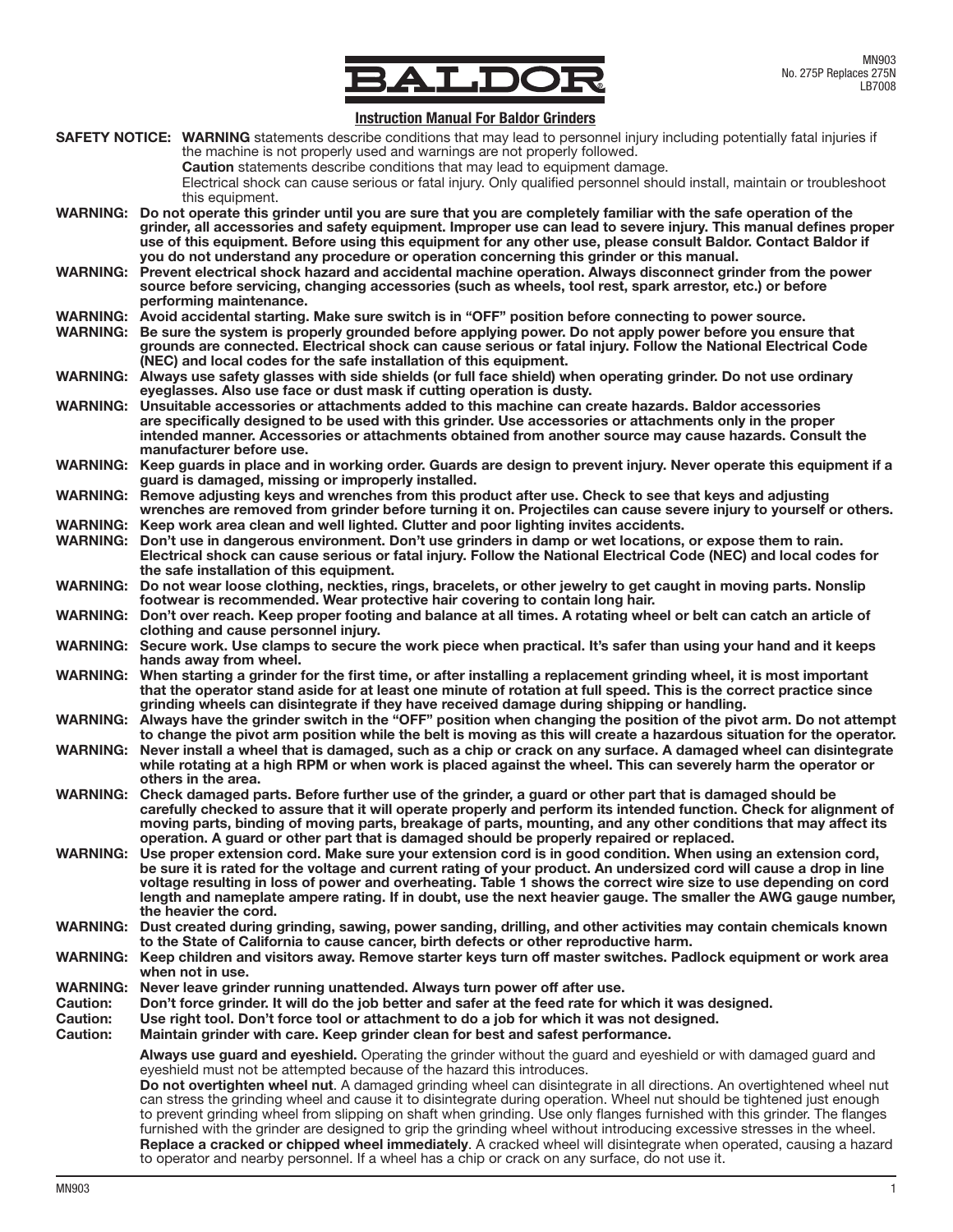Caution: Maintain 1/8 or less clearance between tool rest and wheel. This clearance is necessary to prevent the work piece from becoming wedged between the wheel and tool rest and restricting nip areas in the machine. Grind on grinding face (periphery) of wheels only. Grinding on side of wheel weakens the wheel and may cause wheel breakage. Also, grinding on the side of wheel introduces an additional hazard due to absence of a tool rest.

Wheel Size No Load RPM D Diameter (inches) W Width (inches) H Arbor Diameter (inches) (on Nameplate) 6" 3/4" 1/2" 1800 6" 3/4" 1/2" 3600 7" 1" 1 1 5/8" 1800 7" 1" 1 5/8" 5/8" 3600 8" | 1" | 3/4" | 1800 8" 1" 1 3/4" 374 3600  $10"$  1800  $12"$  2" 1-  $1/4"$  1800  $14"$  14" 1800 Spark Arrestor Eyeshield Spark Arrestor **Executive Arrestor** Grinding Face **Grinder Wheel** H

### Use wheels rated at or over rated grinder RPM shown in the following table.

#### Installation

 $\mathsf{D}$ 

W

Grinding Face

Exhaust Port

Wheel Flange

Guard Cover

Tool Rest Support

Tool Rest

When you receive your unit, there are several things you should do immediately.

1. Observe the condition of the shipping container and report any damage immediately to the commercial carrier that delivered the product.

On-Of f Switch

Exhaust Port

Grinding Face

Tool Rest

- 2. Verify that the part number you received is the same as the part number listed on your purchase order.
- WARNING: When starting a grinder for the first time, or after installing a replacement grinding wheel, it is most important that the operator stand aside for at least one minute of rotation at full speed. This is the correct practice since grinding wheels can disintegrate if they have received damage during shipping or handling.
	- 3. Mount grinder on solid bench. The grinder must be securely bolted to a rigid mounting surface. If a pedestal is used, first bolt pedestal securely to floor and then bolt grinder to pedestal.
	- 4. Check grinder nameplate to make certain the rating is correct for the power source, voltage and frequency. See electrical and grounding instructions for electrical service connection.
	- 5. Adjust spark arrestor for approximately 1/16" clearance between it and grinding wheel. Maintain 1/8" or less clearance between spark arrestor and wheel as wheel wears.
	- 6. Adjust angle of tool rest on support to desired position and tighten nut securely. Adjust tool rest support on guard to attain approximately 1/16" clearance between tool rest and grinding wheel and tighten nut securely. Maintain 1/8" or less clearance between tool rest and wheel.
	- 7. Adjust eyeshield to position aligning center of eyeshield in line of sight to tool rest.

#### Electrical Instructions

Single phase grinders are rated dual voltage. Some single phase grinders are equipped with cord and grounding type plug for 115 volts. To use with a different voltage, see instructions provided to make wiring changes. All attachment plugs and any receptacles must be replaced with devices rated for the voltage for which the grinder is reconnected. Table 1 indicates the minimum wire size. Be sure to comply with NEC and local wiring codes.

Three phase grinders are normally dual voltage and must be wired for the proper voltage and rotation direction (connections are inside conduit box). Connect phase sequence so that the wheel moves down toward top surface of tool rest as viewed from front of grinder. Wheel must rotate toward tool rest. Be sure all electrical connections are secured and properly insulated. For your safety, be certain grinder is properly grounded.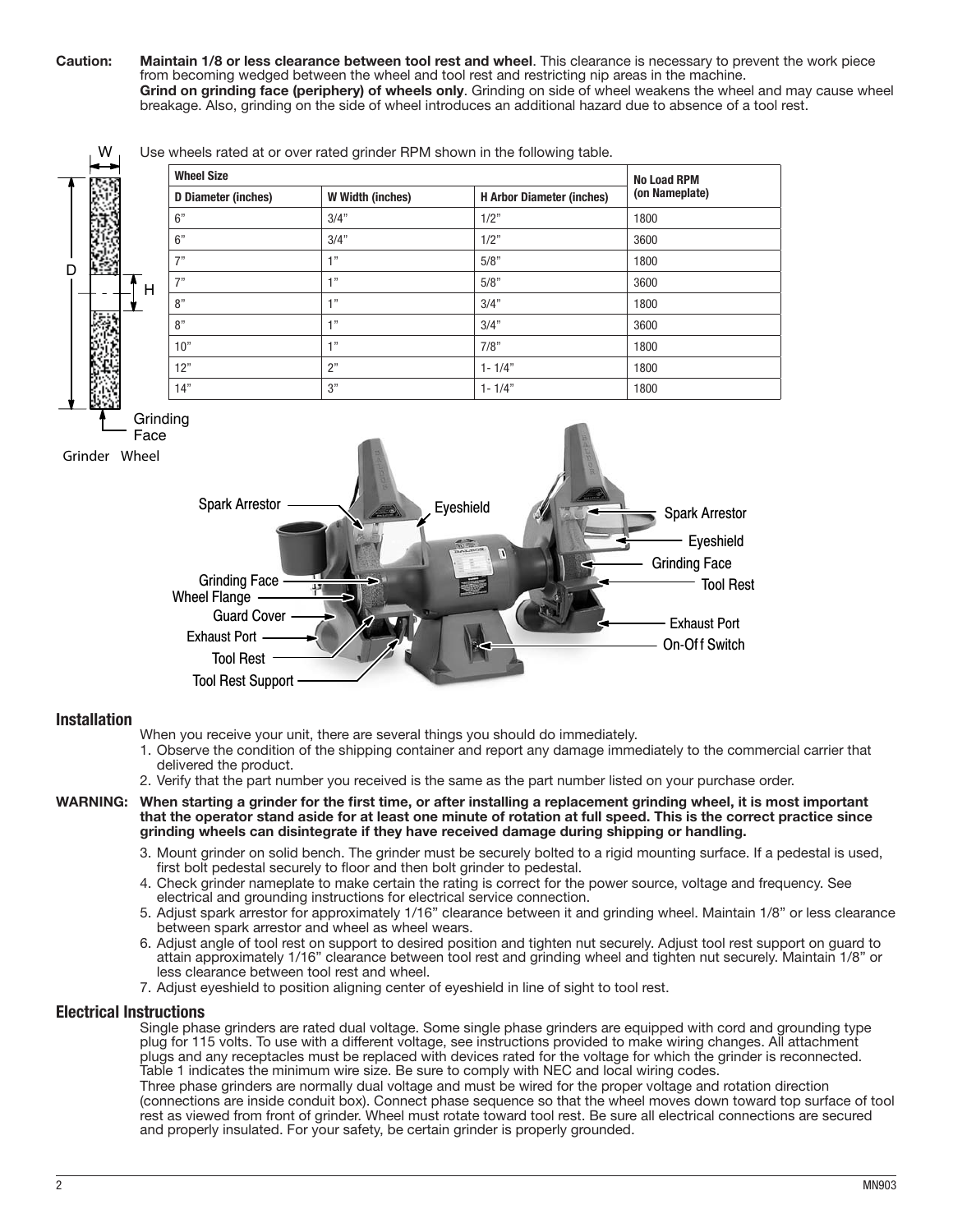## Grounding Instructions

#### WARNING: Be sure the system is properly grounded before applying power. Do not apply power before you ensure that grounds are connected. Electrical shock can cause serious or fatal injury. Follow the National Electrical Code (NEC) and local codes for the safe installation of this equipment.

1. All grounded, cord-connected grinders:

In the event of a malfunction or breakdown, grounding provides a path of least resistance for electric current to reduce the risk of electric shock. This grinder is equipped with an electric cord having an equipment-grounding conductor and a grounding plug. The plug must be plugged into a matching outlet that is properly installed and grounded in accordance with all local codes and ordinances. Do not modify the plug provided. If it will not fit the outlet, have the proper outlet installed by a qualified electrician.

Improper connection of the equipment-grounding conductor can result in a risk of electric shock. The "Green" insulated wire (with or without yellow stripes) is the equipment-grounding conductor. If repair or replacement of the electric cord is necessary, do not connect the equipment-grounding conductor to a live terminal.

Check with a qualified electrician or serviceman if the grounding instructions are not completely understood, or if in doubt as to whether the tool is properly grounded.

Use only 3-wire extension cords that have 3-prong grounding plugs and 3-pole receptacles that accept the tool's plug. Repair or replace damaged or worn cord immediately.

2. Grounded, cord-connected grinders intended for use on a supply circuit having a nominal rating less than 150 volts: This grinder is intended for use on a circuit that has an outlet that looks like the one illustrated in Figure A or B.



This grinder should be connected to a grounded, metal, permanent wiring system; or to a system having an equipment-grounding conductor.

## **Operation**

- WARNING: Do not operate this grinder until you are sure that you are completely familiar with the safe operation of the grinder, all accessories and safety equipment. Improper use can lead to severe injury. This manual defines proper use of this equipment. Before using this equipment for any other use, please consult Baldor. Contact Baldor if you do not understand any procedure or operation concerning this grinder or this manual.
- WARNING: When starting a grinder for the first time, or after installing a replacement grinding wheel, it is most important that the operator stand aside for at least one minute of rotation at full speed. This is the correct practice since grinding wheels can disintegrate if they have received damage during shipping or handling.

Check that the On-Off switch is in the "OFF" position, and the grinding wheel and wheel move freely. When starting the grinder for the first time or after replacing a wheel, it is important that the operator stand aside for at least one minute of operation at speed. This will ensure that operation will be safe from debris. After connecting grinder to power source, turn switch on. Grinder should come up to speed smoothly and without vibration. If grinder does not, shut grinder off immediately and determine reason.

As grinding wheel wears, maintain 1/8" or less clearance between tool rest and grinding wheel and spark arrestor and grinding wheel.

Grind on grinding face (periphery) of wheels only.

## **Maintenance**

- WARNING: Prevent electrical shock hazard and accidental machine operation. Always disconnect grinder from the power source before servicing, changing accessories (such as wheels, tool rest, spark arrestor, etc.) or before performing maintenance.
- WARNING: Never install a wheel that is damaged, such as a chip or crack on any surface. A damaged wheel can disintegrate while rotating at a high RPM or when work is placed against the wheel. This can severely harm the operator or others in the area.

Replace worn grinding wheel as necessary. The grinding wheel should be replaced after the diameter is reduced by 2 inches from original size. When replacing a worn wheel, remove all grinding dust from wheel guard. Motor and pulley bearings are lubricated for life and do not require additional lubrication.

Replacement wheels may be purchased directly from your local industrial supply dealers, abrasive dealers, tool dealers, etc. Remove grinding dust from exhaust ports to prevent accumulation.

Replace damaged parts immediately to maintain safety of machine.

|                      |                      | <b>Volts</b> | Total Length of Cord (Cord + Extension, in Feet) |     |                 |     |
|----------------------|----------------------|--------------|--------------------------------------------------|-----|-----------------|-----|
| <b>Ampere Rating</b> |                      | 115V         | 25                                               | 50  | 100             | 150 |
|                      |                      | <b>230V</b>  | 50                                               | 100 | 200             | 300 |
| <b>More Than</b>     | <b>Not More Than</b> |              | <b>AWG</b>                                       |     |                 |     |
|                      |                      |              | 18                                               | 16  | 16              | 14  |
|                      | 10                   |              | 18                                               | 16  | 14              | 12  |
| 10                   | 12                   |              | 16                                               | 16  | 14              | 12  |
| 12                   | 16                   |              | 14                                               | 12  | Not Recommended |     |

|  | <b>Table 1 Minimum Gauge Wire Size</b> |  |  |
|--|----------------------------------------|--|--|
|--|----------------------------------------|--|--|